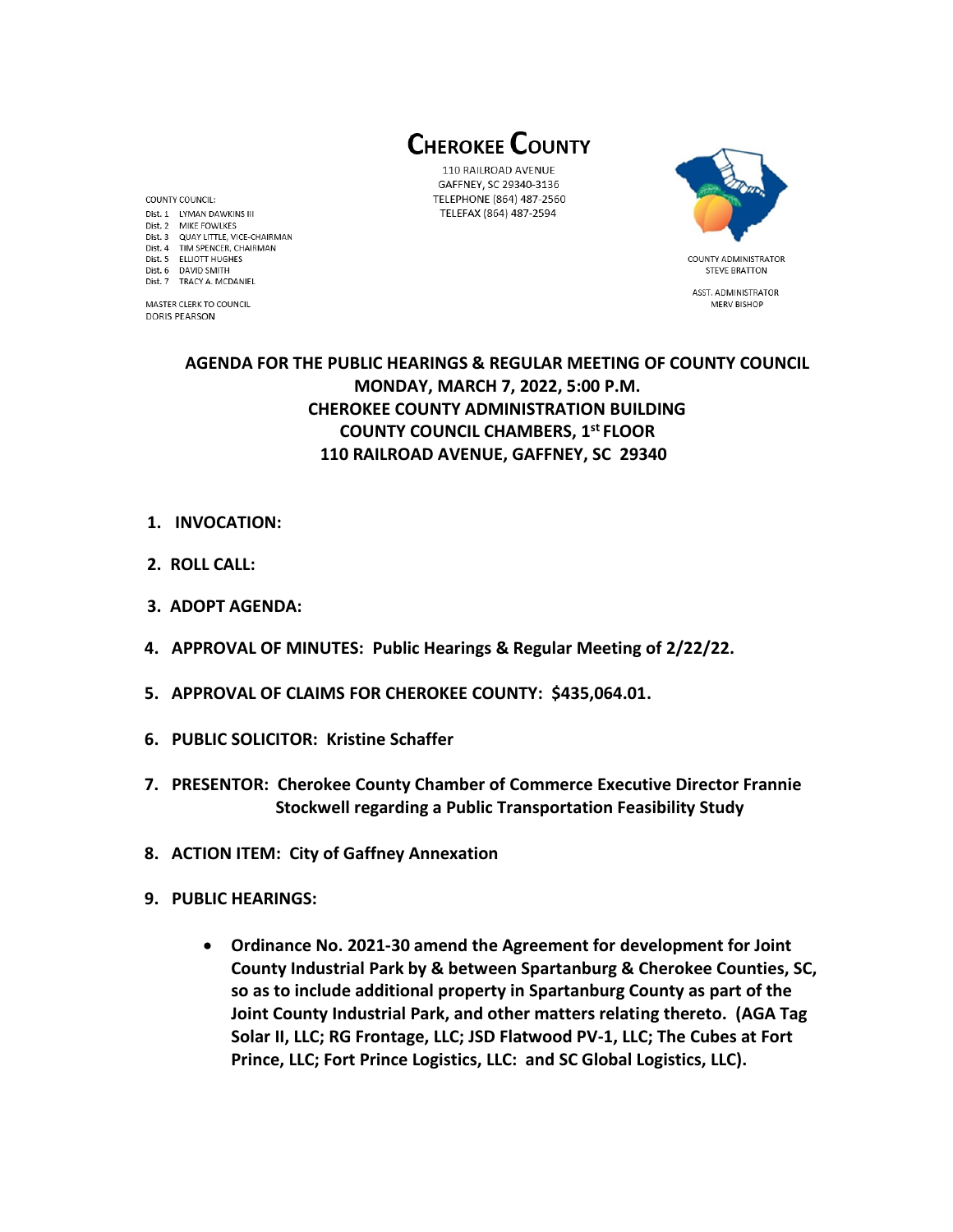### **10. PUBLIC HEARINGS CONTINUED:**

- **Ordinance No. 2021-31 to amend the Agreement for development for Joint County Industrial Park by & between Spartanburg & Cherokee Counties, SC, so as to include additional property in Spartanburg County as part of the Joint County Industrial Park and other matters relating thereto. (Eastgroup Properties, LP; SCP Acquisitions, LLC; Big Acquisitions, LLC; ILJIN American Corporation; Greer South Carolina Becknell Onvestors, LLC; and Walmart Stores East, LP).**
- **Ordinance No. 2021-37 authorizing the execution & delivery of a FILOT Agreement by & between Cherokee Co., SC, Baker Street Acquisitions, LLC and Apollo Acquisitions LLC, previously known to the County as "Project Paint," with respect to certain economic development property in the County, whereby such property will be subject to certain payments in Lieu of Taxes, will designated as being in a Multi-County Industrial & Business Park, and will be eligible to receive certain tax credits; authorizing the execution & delivery of a Multi-County Industrial & Business Park Agreement with Spartanburg County to include such economic development property; and other matters related thereto.**

## **11. ATTORNEY JOE MATHIS:**

- **explaining the motion made by Quay Little and seconded by Mike Fowlkes that was tabled on 2/7/22 to adopt 3 rd Reading of Ordinance No. 2021-37 authorizing the execution & delivery of a FILOT Agreement by & between Cherokee Co., SC, Baker Street Acquisitions, LLC and Apollo Acquisitions LLC, previously known to the county as "Project Paint", etc.**
- **need a motion and a second to un-table the motion to approve Ordinance No. 2021-37.**
- **vote is needed on the motion made by Councilman Quay Little at the meeting of 2/7/22 and seconded by Mike Fowlkes to adopt 3rd Reading of Ordinance No. 2021-37 authorizing the execution & delivery of FILOT Agreement by & between Cherokee Co., SC, Baker Street Acquisitions, LLC and Apollo Acquisitions LLC, previously known to the County as "Project Paint", etc.**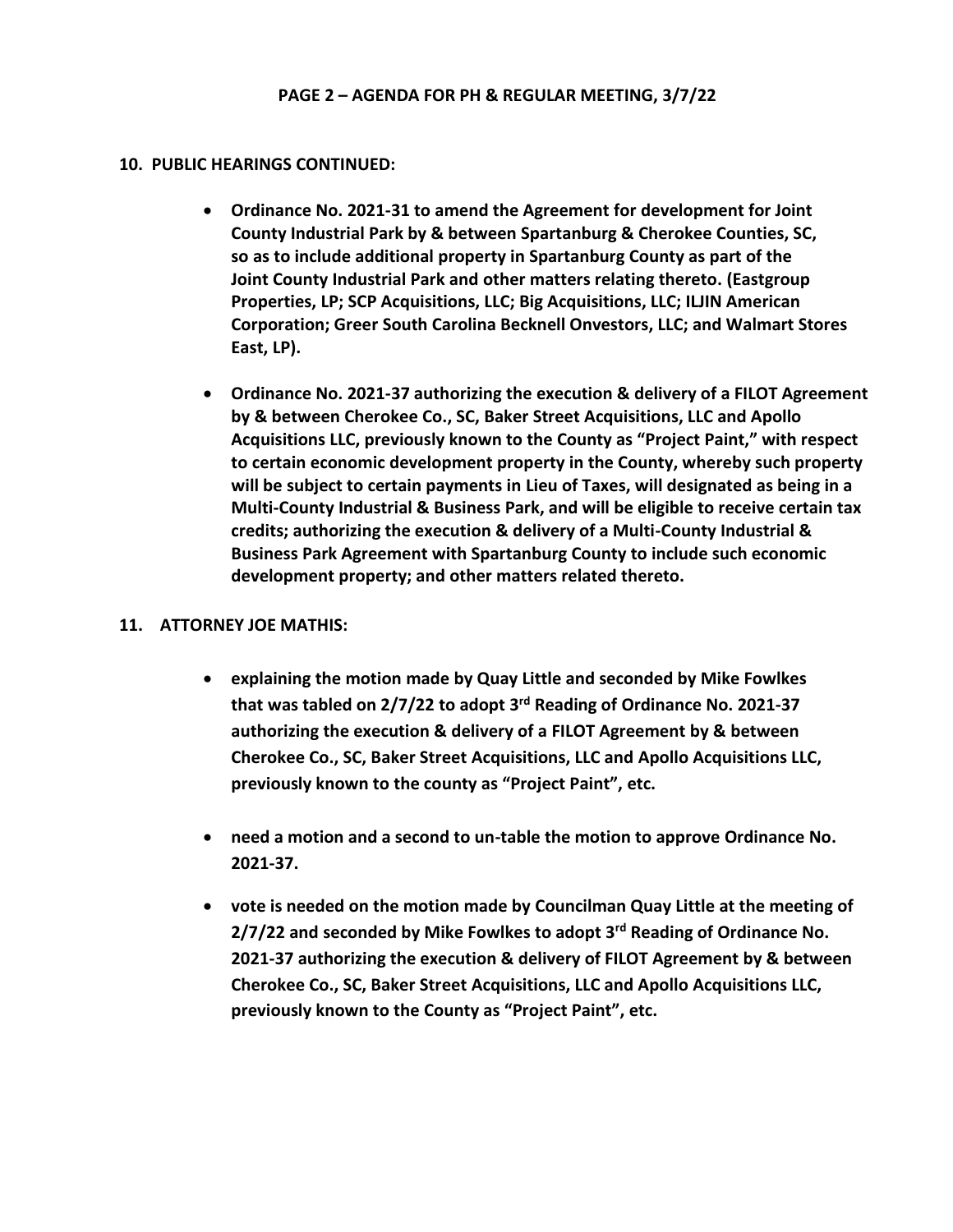#### **13. ORDINANCES:**

- **3 rd Reading of Ordinance No. 2021-30 to amend the Agreement for Development for Joint County Industrial Park by & between Spartanburg County and Cherokee County, SC, so as to include additional property in Spartanburg County as part of the Joint County Industrial Park, and other matters relating thereto. (AGA Tag Solar II, LLC; RC Frontage, LLC; JSD Flatwood PV-1, LLC; The Cubes at Fort Prince, LLC; Fort Prince Logistics, LLC; SC Global Logistics, LLC).**
- **3 rd Reading of Ordinance No. 2021-31 to amend the Agreement for Development for Joint County Industrial Park by & between Spartanburg & Cherokee Counties, SC, so as to include additional property in Spartan burg County as part of the Joint county Industrial Park, and other matters relating thereto. (Eastgroup Properties, LP; SCP Acquisitions, LLC; Big Acquisitions, LLC; ILJIN American Corporation; Greer South Carolina Becknell Onvestors, LLC; and Walmart Stores East, LP).**
- **3 rd Reading of Ordinance No. 2021-32 authorizing (a) the execution & delivery of a Fee in Lieu of Tax Agreement by & between Cherokee County, SC ("County"), and Project Herbie with respect to certain economic development property in the County, whereby such property will be subject to certain payments in Lieu of Taxes, including the provision of certain Special Source Credits; (b) the County to create a Multi-County Industrial/Business Park with Spartanburg County, SC, and designate the property to be owned by Project Herbie as Multi-County Park Property; and (c) other related matters.**
- **3 rd Reading of Ordinance No. 2021-35 authorizing the purchase of real property.**
- **2nd Reading of Ordinance No. 2022-02 transfer of Real Property to Macedonia Water Works, Inc.**

**14. BID OPENING: Bid 2022-09 for removal of old generator and purchase/installation of new generator at the Cherokee County Detention Center.**

- **15. EXECUTIVE SESSION PURSUANT TO SECTION 30-4-70(a)(2) discussion of negotiations incident to proposed contractual arrangements.**
- **16. ACTION TAKEN FROM EXECUTIVE SESSION:**